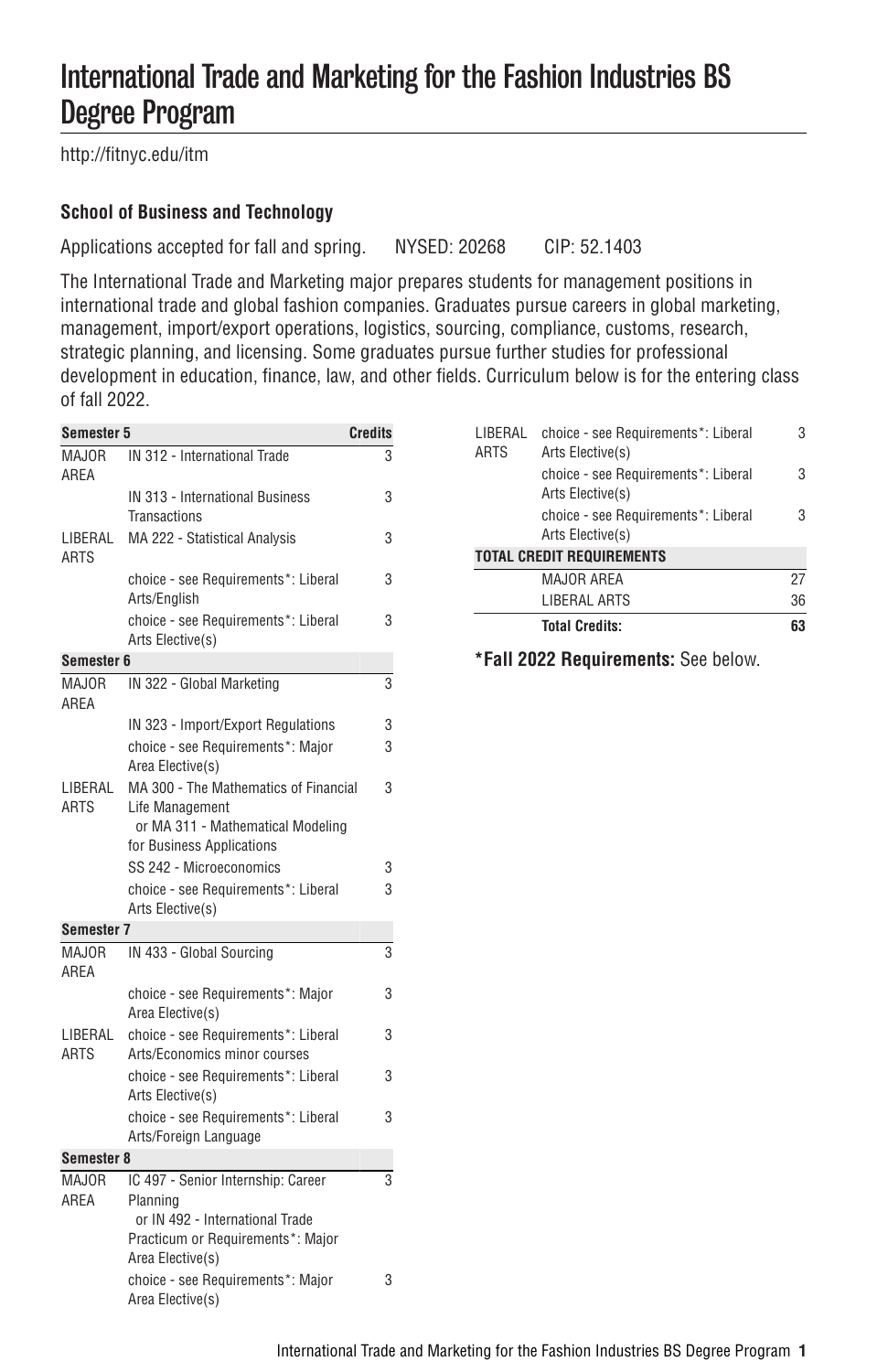## **Liberal Arts: 36 credits**

- **English: 3 credits.** Choose from any 200- or 300-level English course
- **Foreign Language: 3 credits.** Choose any Foreign Language (G8) course.
- **Mathematics**: **6 credits**. Mathematics Proficiency must be completed prior to enrolling in MA 222 and MA 311 or MA 300.
- **Economics: 6 credits.** SS 242 and select one (1) course: SS 244, SS 339, SS 343, SS 345, SS 391, SS 394, SS 442, SS 443, SS 445, SS 446, or any other course designated for the Economics minor. See [fitnyc.edu/](http://www.fitnyc.edu/academics/minors/) [academics/minors/](http://www.fitnyc.edu/academics/minors/)

## **Liberal Arts Elective(s): 18 credits**.

Select Liberal Arts courses (for which prerequisites have been met) from the following subject areas: [AB](http://catalog.fitnyc.edu/undergraduate/courses/ab/) (Arabic); [CH](http://catalog.fitnyc.edu/undergraduate/courses/ch/) (Chinese); [EN](http://catalog.fitnyc.edu/undergraduate/courses/en/) (English); [FI](http://catalog.fitnyc.edu/undergraduate/courses/fi/) (Film and Media Studies); [FR](http://catalog.fitnyc.edu/undergraduate/courses/fr/) (French); [HA](http://catalog.fitnyc.edu/undergraduate/courses/ha/) (History of Art); [HE](http://catalog.fitnyc.edu/undergraduate/courses/he/) (Health Education) HE 201, HE 301; [IT](http://catalog.fitnyc.edu/undergraduate/courses/it/) (Italian); [JA](http://catalog.fitnyc.edu/undergraduate/courses/ja/) (Japanese); [HI](http://catalog.fitnyc.edu/undergraduate/courses/hi/) (History); [MA](http://catalog.fitnyc.edu/undergraduate/courses/ma/) (Math); [MC](http://catalog.fitnyc.edu/undergraduate/courses/mc/) (Modern Languages and Cultures); [MU](http://catalog.fitnyc.edu/undergraduate/courses/MU/) (Music); [PE](http://catalog.fitnyc.edu/undergraduate/courses/pe/) (Physical Education and Dance) PE 215, PE 216, PE 217; [PL](http://catalog.fitnyc.edu/undergraduate/courses/pl/) (Philosophy); [PO](http://catalog.fitnyc.edu/undergraduate/courses/po/) (Portuguese); [SC](http://catalog.fitnyc.edu/undergraduate/courses/sc/) (Science); [SP](http://catalog.fitnyc.edu/undergraduate/courses/sp/) (Spanish); and [SS](http://catalog.fitnyc.edu/undergraduate/courses/ss/) (Social Sciences). See [Liberal Arts Courses](http://catalog.fitnyc.edu/undergraduate/courses/).

**Major Area Elective(s)/Practicum/ Internship: 12 credits.** CHOICE of four: IN 320, IN 324, IN 341, IN 342, IN 400, IN 423, IN 424, IN 434, IN 441, IN 442, or IN 443 or choice of Internship IC 497 or Practicum IN 492.

### **Evening/Weekend Option**

A four-semester evening/weekend option is available for this degree program (see [Curricula Overview](http://catalog.fitnyc.edu/undergraduate/instructionalprograms/curricula/) or visit the FIT website at [fitnyc.edu/evening\\_weekend\)](http://www.fitnyc.edu/evening_weekend/). The sequence of courses is the same as that listed on this page.

### **Online Degree Option**

The two-year online degree is designed to give students flexibility in earning a Bachelor of Science degree (see [Online](https://www.fitnyc.edu/academics/online-learning/degrees.php) [Degree Programs](https://www.fitnyc.edu/academics/online-learning/degrees.php) for additional information).

**NOTE:** Students must have taken the following course prior to entering the program: SS 141